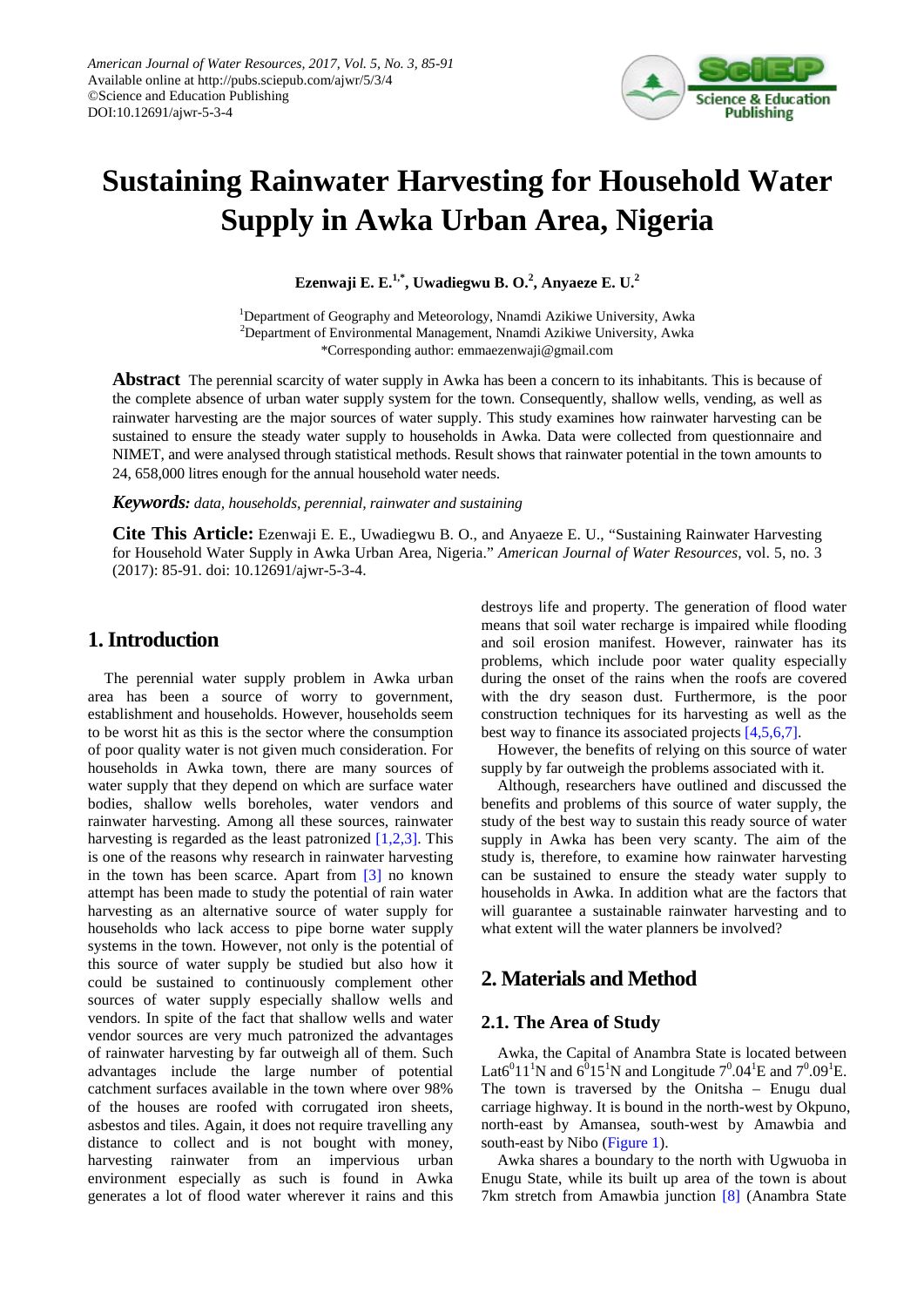Physical Planning Board, 2015). It has a low lying topography as it sits on the Mamu river plain with all parts not above 333m above sea level. The major topographical features of the town are two cuest as one in the east and the other in the west, and these two join together outside the town to form part of Awka – Orlu upland. Its climate is characterized by two clear season's namely; rainy and dry seasons. The rainy season lasts for 8 months while the dry season lasts for 4 months. The annual rainfall is about 1850mm per annum while temperature averages about 28°C throughout the year.

The geological formation that underlies the town are Imo formation and Bende – Ameki with small localization of Ebenebe formation. Vegetation is the rainforest, but most of it has been cleared to leave patches of guinea savanna. It has the 2015 population of 383,104 which was calculated with 5% growth rate from the 2006 census base year.

#### **2.2. Data Collection**

Primary data was collected by the use of questionnaire which was designed for the work while secondary data was collected from the Amawbia Synoptic Station from where the twelve months rainfall for 2014 was collected for analysis. Data were also collected from other related studies as well as fieldwork.

The simple random sampling method was employed in the administration of the questionnaire to households. The definition of households followed that of [\[9\]](#page-6-4) which is a married person with a family or an unmarried person of at least 20 years living alone and earning income. The UN approved average household size for Awka is 6 and this implies that Awka has 62,342 households if we divide the population by the household size of 6. The monthly rainfall for Awka in 2014 as well as the mean, SE mean and standard deviation are presented in [Table 1.](#page-2-0)

<span id="page-1-0"></span>

**Figure 1.** Map of the Study Area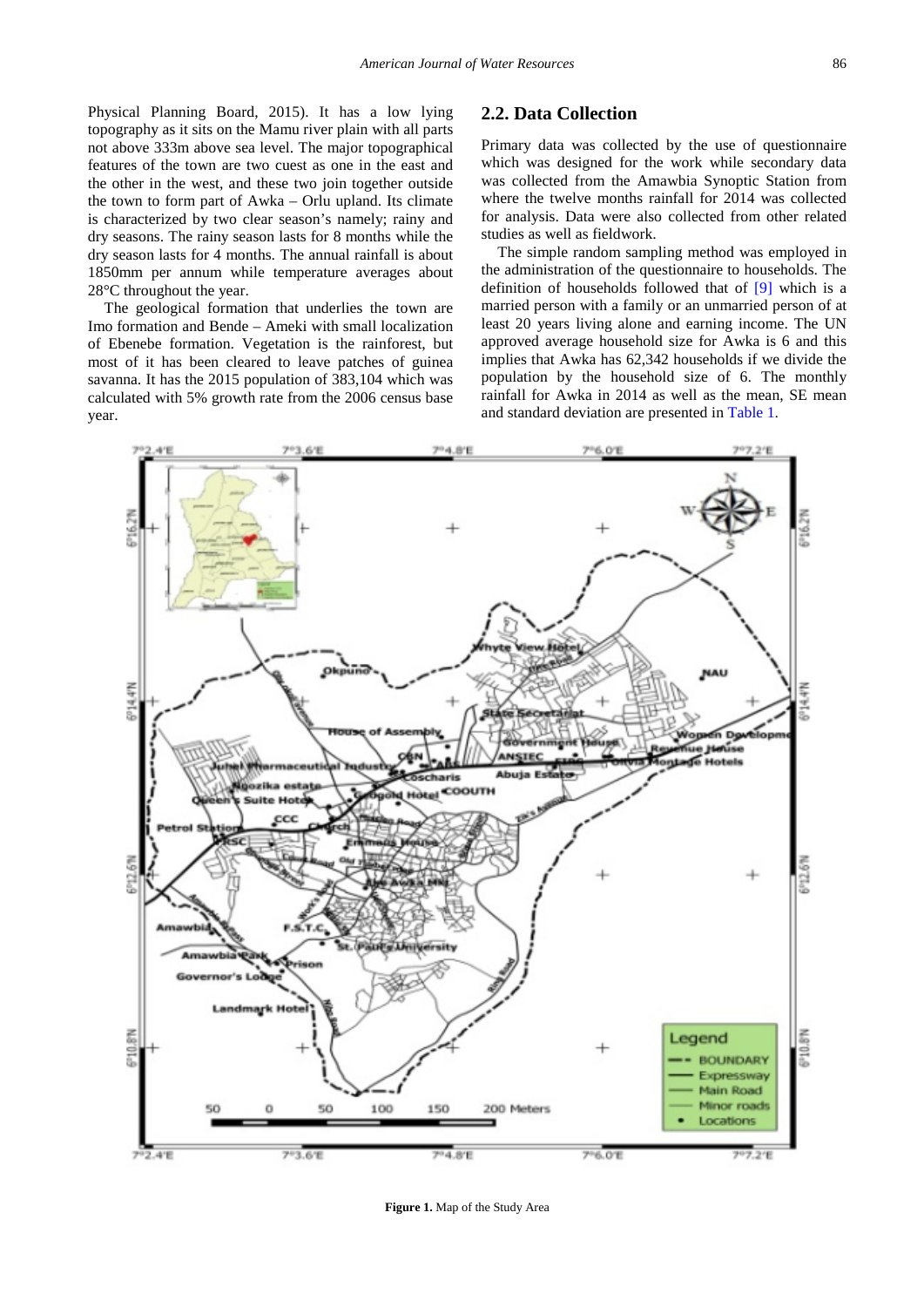| Table 1. Descriptive Statistics of Rainfall in Awka |  |  |
|-----------------------------------------------------|--|--|
|-----------------------------------------------------|--|--|

<span id="page-2-0"></span>

| $S/N0$ . | Month     | <b>Rainfall Total</b><br>(mm) | Mean<br>(mm) | <b>SE</b> Mean<br>(mm) | <b>St. Deviation</b><br>(mm) |
|----------|-----------|-------------------------------|--------------|------------------------|------------------------------|
| 1.       | January   | 81.4                          | 2.62         | 1.42                   | 7.89                         |
| 2.       | February  | 3.6                           | 0.12         | 0.089                  | 0.48                         |
| 3.       | March     | 127.2                         | 4.10         | 1.67                   | 9.31                         |
| 4.       | April     | 150.2                         | 5.00         | 1.5                    | 8.24                         |
| 5.       | May       | 187.5                         | 6.05         | 1.91                   | 10.62                        |
| 6.       | June      | 180.3                         | 6.01         | 1.07                   | 5.87                         |
| 7.       | July      | 300.4                         | 9.69         | 2.93                   | 16.29                        |
| 8.       | August    | 193.7                         | 6.24         | 1.77                   | 9.84                         |
| 9.       | September | 359.7                         | 12.00        | 2.9                    | 15.91                        |
| 10.      | October   | 162.6                         | 5.20         | 1.69                   | 9.41                         |
| 11.      | November  | 93.5                          | 5.43         | 3.26                   | 17.85                        |
| 12.      | December  | 29.9                          | 0.96         | 0.96                   | 34.13                        |

The Table above shows average volume of rainfall in the location with respect to each month. The standard error can be used to construct intervals which is presented in [Table 2.](#page-2-1) The interval comprises lower and upper boundaries. The lower boundary is the difference between the mean value and standard error of the mean. The upper boundary is the addition of mean value and the standard error.

**Table 2. The Monthly Interval of Mean Values**

<span id="page-2-1"></span>

| Min            | <b>Observed</b> | Max   |
|----------------|-----------------|-------|
| 0.63           | 2.62            | 3.47  |
| $\overline{0}$ | 0.12            | 0.18  |
| 1.79           | 4.10            | 5.13  |
| 2.84           | 5.00            | 5.84  |
| 4.14           | 6.05            | 7.96  |
| 3.61           | 6.01            | 5.75  |
| 6.44           | 9.69            | 12.3  |
| 3.82           | 6.24            | 7.36  |
| 8.09           | 12.00           | 13.89 |
| 2.91           | 5.20            | 6.29  |
| 2.17           | 5.43            | 8.69  |
| 1.0            | 0.96            | 12.6  |

# **3. Results and Discussion**

### **3.1. Results**

The values in [Table 2](#page-2-1) are represented in the line graph [\(Figure 2\)](#page-2-2).

[Figure 2](#page-2-2) shows that there is every indication that the town will experience extremes high and low rainfall in the nearest future. This shows that rainwater as a source of water supply may be greatly affected in future by climate change and hence the need to study it now.

The total water supplied from rainfall for Awka can be estimated using the equation

$$
S = R x A x C r \tag{1}
$$

Where

 $S =$  mean rainwater supply in  $m<sup>3</sup>$ 

 $R =$  mean annual rainfall in mm/per annum

A = catchment area in  $m<sup>2</sup>$  (This is the total area of roofs in the Town)

 $Cr =$  runoff coefficient.

The necessary factors that will sustain rainwater harvesting were collected from the 33 wards of Awka as follows. However, [Table 3](#page-3-0) shows the labeling and interpretation of the factors.

<span id="page-2-2"></span>

**Figure 2.** Line Chart of Average Monthly Rainfall with Minimum and Maximum Value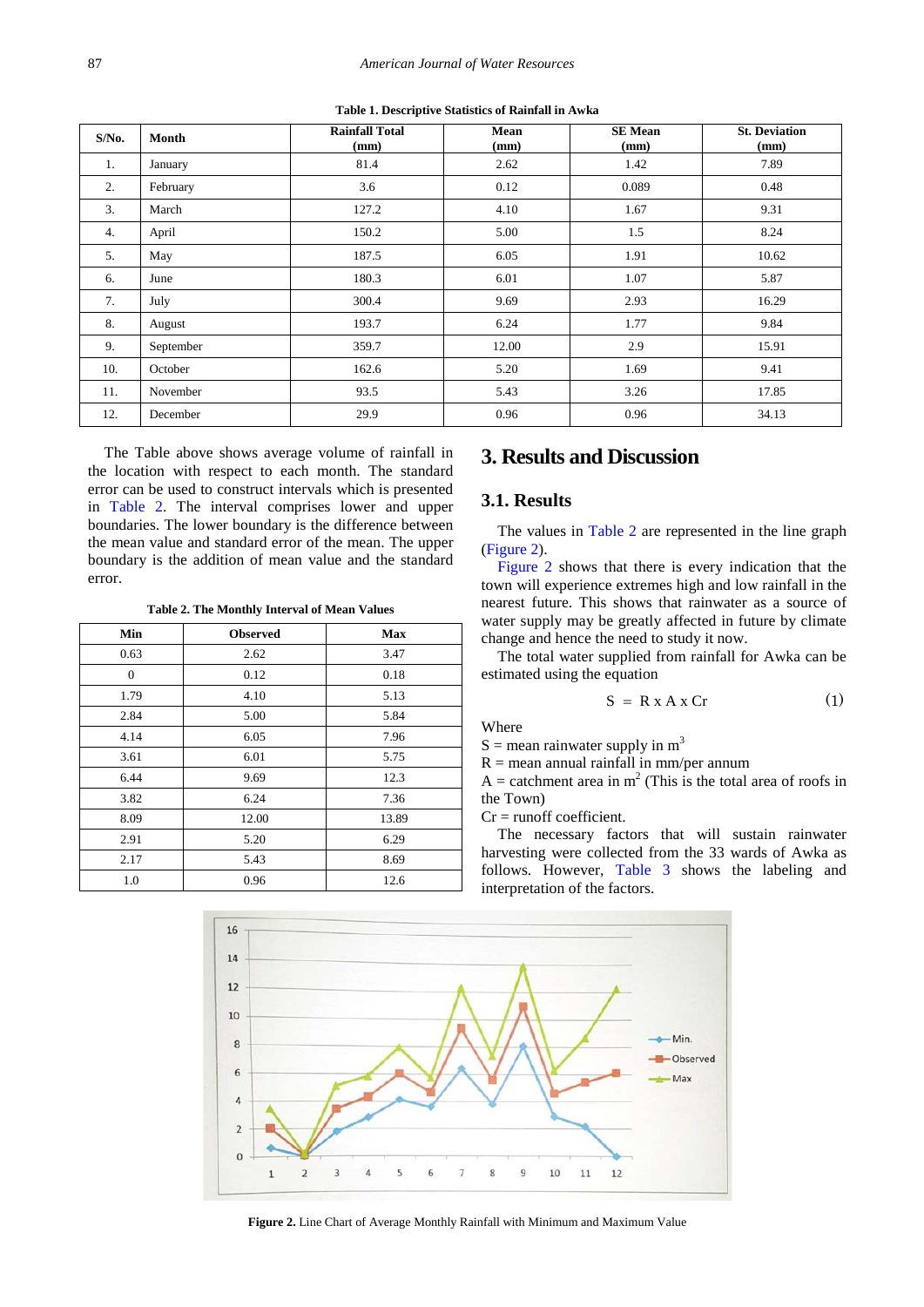**Table 3. Sustainability Factors of Rainwater Harvesting in Awka**

<span id="page-3-0"></span>

| S/N | <b>Variable Label</b> | <b>Variable Code</b> | <b>Variable Interpretation</b>                                  |  |
|-----|-----------------------|----------------------|-----------------------------------------------------------------|--|
|     | <b>HON</b>            | X                    | Number of houses with zinc roofs with tiles                     |  |
|     | COL.                  | X <sub>2</sub>       | Number of houses with gutters round the roof and down pipes     |  |
|     | <b>HOW</b>            | $X_3$                | Whether or not State water policy included rainwater Harvesting |  |
|     | DAI                   | X,                   | Household daily water consumption                               |  |
|     | SIZ                   | $X_5$                | Size of water storage tanks in the household                    |  |
|     | RAI                   | X6                   | Amount of rainwater supply in litres per annum in the town      |  |

The above variables recorded the highest frequencies from respondents among many factors presented to them that will aid sustainability of rainwater harvesting in the urban area. The variables were defined and parametized for analysis and [Table 4](#page-3-1) shows a record of the field data from the 33 wards that make up the town.

**Table 4. Factors of Rainwater Sustainability in Awka**

<span id="page-3-1"></span>

| S/N   | Wards         | Variables        |                         |                         |       |                         |                         |
|-------|---------------|------------------|-------------------------|-------------------------|-------|-------------------------|-------------------------|
|       |               | $\mathbf{X}_1$   | $\mathbf{X}_2$          | $\mathbf{X}_3$          | $X_4$ | $\mathbf{X}_5$          | X <sub>6</sub> (litres) |
| 1.    | Achallaoji    | $\overline{2}$   | $\mathbf{1}$            | 1                       | 610   | $\mathbf{1}$            | 610,880                 |
| 2.    | Agbana        | $\overline{c}$   | $\mathbf{1}$            | 1                       | 600   | 3                       | 1,720,900               |
| 3.    | Agbana-Ifite  | $\mathbf{1}$     | $\overline{3}$          | $\overline{\mathbf{4}}$ | 620   | 3                       | 1,820,171               |
| 4.    | Amachalla     | $\mathbf{1}$     | $\overline{2}$          | $\mathbf{1}$            | 630   | $\overline{\mathbf{4}}$ | 765,840                 |
| 5.    | Amudo         | $\overline{c}$   | $\overline{c}$          | 1                       | 690   | 3                       | 780,673                 |
| 6.    | Igweogige     | 1                | $\overline{4}$          | 1                       | 600   | $\overline{c}$          | 690,000                 |
| 7.    | Isiagu        | 1                | 1                       | $\overline{\mathbf{4}}$ | 600   | $\overline{c}$          | 880,650                 |
| 8.    | Obunagu       | $\mathbf{1}$     | $\overline{4}$          | 5                       | 620   | $\overline{c}$          | 1,694,760               |
| 9.    | Okperi        | 1                | 3                       | 5                       | 590   | $\mathbf{1}$            | 860,000                 |
| 10    | Omuko         | 1                | $\mathbf{1}$            | $\overline{4}$          | 640   | 3                       | 941,080                 |
| 11    | Enu-Ifite     | $\mathbf{1}$     | $\overline{c}$          | $\overline{\mathbf{4}}$ | 600   | 3                       | 574,065                 |
| 12    | Ezinato-Ifite | $\overline{c}$   | 3                       | $\overline{4}$          | 600   | 3                       | 717,230                 |
| 13    | Umuayom       | $\mathbf{1}$     | $\mathbf{1}$            | 4                       | 620   | 3                       | 732,727                 |
| 14    | Umuenechi     | $\overline{2}$   | $\mathbf{1}$            | 3                       | 600   | 3                       | 693,640                 |
| 15    | Umubele       | $\mathbf{1}$     | $\overline{c}$          | 1                       | 610   | $\overline{4}$          | 1504,989                |
| 16.   | Umunnoke      | 1                | $\mathbf{1}$            | 1                       | 610   | 3                       | 460,160                 |
| 17.   | Umuoramma     | 1                | $\overline{c}$          | 5                       | 590   | 3                       | 256,280                 |
| 18.   | Umuokpu       | 1                | $\mathbf{1}$            | $\overline{4}$          | 600   | $\mathbf{1}$            | 350,375                 |
| 19.   | Umunamoke     | $\overline{c}$   | 3                       | 3                       | 590   | $\overline{4}$          | 390,268                 |
| 20.   | Umudiaba      | 1                | $\mathbf{1}$            | $\overline{4}$          | 600   | $\overline{4}$          | 1,394,800               |
| 21.   | Umuzocha      | $\mathbf{1}$     | $\mathbf{1}$            | 5                       | 670   | $\overline{c}$          | 567,989                 |
| 22.   | Umudiana      | $\overline{c}$   | $\mathbf{1}$            | 3                       | 630   | 3                       | 716,710                 |
| 23.   | Umueri        | $\mathbf{1}$     | $\overline{c}$          | 5                       | 610   | $\overline{c}$          | 385,742                 |
| 24.   | Umuogwali     | $\mathbf{1}$     | $\mathbf{1}$            | 4                       | 610   | 3                       | 575,330                 |
| 25    | Umuogbunu I   | 1                | $\mathbf{1}$            | 3                       | 650   | 3                       | 300,240                 |
| 26.   | Umuogbunu II  | 1                | $\mathbf{1}$            | $\overline{c}$          | 640   | 3                       | 557,310                 |
| 27.   | Umudioka      | 1                | $\mathbf{2}$            | 1                       | 600   | $\mathbf{2}$            | 503,600                 |
| 28.   | Umukwa        | 1                | $\mathbf{1}$            | 3                       | 600   | 1                       | 458,550                 |
| 29.   | Umuogbu       | $\overline{c}$   | 1                       | 1                       | 600   | 3                       | 550,280                 |
| 30.   | Umuoruka      | 1                | 1                       | 1                       | 560   | 3                       | 630,820                 |
| 31.   | Umuanaga      | 1                | $\mathbf{1}$            | $\overline{c}$          | 640   | 3                       | 429,560                 |
| 32.   | Umuike        | $\boldsymbol{2}$ | $\overline{\mathbf{c}}$ | 3                       | 600   | 3                       | 667,330                 |
| 33.   | Umujagwo      | 2                | $\mathbf{1}$            | 1                       | 560   | $\overline{c}$          | 575,840                 |
| Total |               |                  |                         |                         |       |                         | 24,658,000              |

As already indicated, the values in [Table 4](#page-3-1) were arrived through the gathering of the relevant data from each of the above 33 wards. Moreover, all the new estates and layouts in the town are subsumed under any of the traditional wards.

The size of the supply of rainwater depends on the amount of rainfall, the area catchment, and its runoff coefficient [\[10\].](#page-6-5) For Awka town we have the relevant data for the calculation of mean rainwater supply in cubic meters, which was parametized in cubic meters and resolved into litres. With a total rainfall of about 1850mm the mean was 154mm in 2004, the runoff coefficient was taken as 0.8 and the total surface area of the town was calculated to be  $200,150m^2$  then the mean rainwater is finally arrived at with the application of equation 1.

$$
S = R \times A \times Cr \tag{2}
$$

$$
S = 154 \text{mm / a} \times 200,150 \text{m}^2 \times 0.8
$$
  
= .154m / a x 200,150m<sup>2</sup> x 0.8  
= 24,658m<sup>3/a</sup> = 24,658,000litres / annum  
=  $\frac{24,658,000}{365}$  = 67,556litres per day.

However, in the field we were informed that average water use per household was 100 litres with each family having a mean of 6 members. The quantity of water required annually by each household was then calculated as 100 litres x 6 x  $365 = 219,000$  litres, and for all the 62,342 households, we have (219,000 litres x 62,342 households) 13,652,898 which is 37,405 litres per day. This means that the rainfall source had an excess of 30,158 litres i.e. 67,556 litres – 37,405 litres. This excess which is approximately 30 cubic meters were wasted as flood during the year which might have caused soil erosion and polluted surface water bodies.

Six variables isolated for study were employed in the calculation of multiple regression analysis with the amount of rainwater (Y) as dependent variable while others variables  $(X_1, X_2, X_3, X_4$  and  $X_5$ ) were independent variables. To ascertain the contributions of the variables to rainwater sustainability, the percentage variation explained by these independent variables to rainwater amount was arrived at with the equation below

$$
X_6(Y) = 221726 + 199580x_1 + 147027x_2
$$
  
+ 69245x<sub>3</sub> + 1828x<sub>4</sub> + 83123x<sub>5</sub>. (3)

To determine the variable which ranks highest in importance in sustaining rain water harvesting in the town, we assessed the weight of coefficient in each variable and further calculated its *p-value* and comparing the value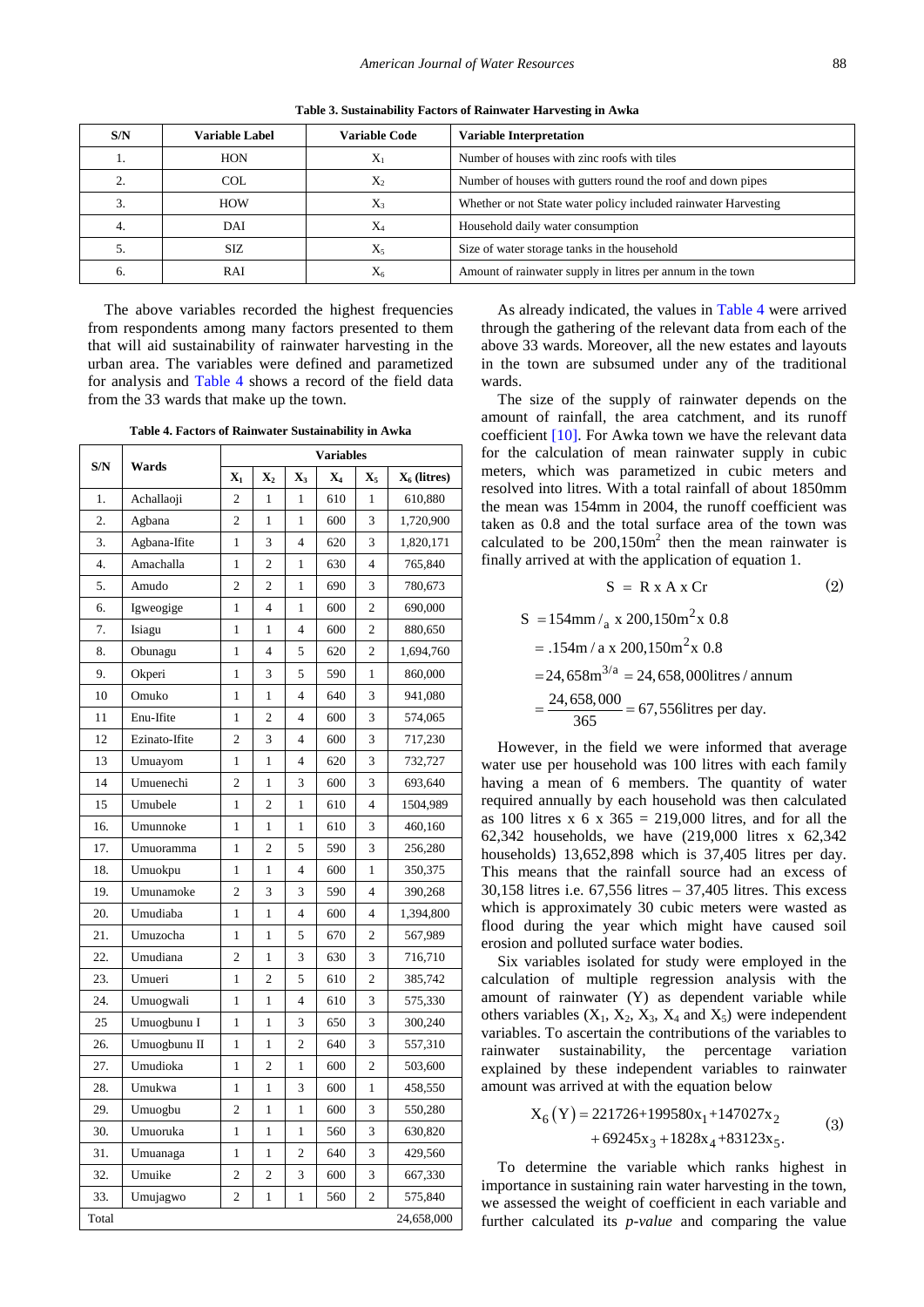with the model *p-value* of 0.05 to know those variables that are significant. As a decision rule, any parameter whose *p-value* is greater than the threshold of 0.05 is not significant [\(Table 5\)](#page-4-0).

<span id="page-4-0"></span>

| <b>Predictor</b> | Coefficient | <b>SE Coefficient</b> | т       | P     |
|------------------|-------------|-----------------------|---------|-------|
| Constant         | 221.726     | 1,357,441             | 0.16    | 0.071 |
| $X_1$            | 199,580     | 164,481               | 1.21    | 0.035 |
| $X_2$            | 147,027     | 155,869               | $-0.94$ | 0.034 |
| $X_3$            | 69.245      | 39.180                | 1.77    | 0.018 |
| $X_4$            | 1828        | 2209                  | 0.88    | 0.015 |
| X5               | 83,123      | 69,430                | 0.20    | 0.242 |

**Table 5. Regression Model Result for each Parameter** 

 $R - Sq = 76.7\%$ .

In [Table 5](#page-4-0) the large value of SE Coefficient for the base constant indicates that it is not significant because its SE coefficient is employed as an indication of the accuracy of the predictor. In this wise variable  $X_4$  has the lowest SE coefficient showing that it has the most accurate prediction in the model. Other parameters are however, significant with relative degrees as indicated with their SE coefficient and p-values. For the determination of the most significant parameter, the variable with the lowest p-value is  $X_4$ (Household daily water consumption) followed by  $X_3$ (whether or not the State water policy document included rainwater harvesting) and they are followed by  $X_2$  and  $X_1$  while  $X_5$  is not significant, means that  $X_5$  is not necessary in the model. To determine the size of water storage tanks, adequacy of the entire model,

we used p-value less than 0.05 as was done earlier. This is calculated using the analysis of variance [\(Table 6\)](#page-4-1).

<span id="page-4-1"></span>

| Source                | Df | Ss             | Ms             | F     | Р     |
|-----------------------|----|----------------|----------------|-------|-------|
| Regression            |    | $6.01003E+11$  | 1.20201E+11    | 11.08 | 0.033 |
| <b>Residual Error</b> | 27 | $3.00133E + 8$ | $1.11160E + 6$ |       |       |
| Total                 | 32 | $3.60233E+19$  |                |       |       |

From [Table 6](#page-4-1) we saw that p-value is less than 0.05 which implies that the model is rich enough to adequately explain variations in the dependent variable.

To show the wards with the highest contribution of the sustainability factor to rainwater amounts, cluster analysis was carried out which produced a dendogram [\(Figure 3\)](#page-4-2).

In the dendogram ward 16 is shown as the ward that exhibits the highest potential of sustainable rainwater harvesting. It is followed by wards 23, 10 and 31 which belong to one group; all others belong to a separate group except wards 24 and 29 which are least engaged in the sustainable rainwater harvesting [\(Table 7\)](#page-4-3).

**Table 7. Categorization of Wards of Awka in terms of their engagement to sustainable rainwater harvesting**

<span id="page-4-3"></span>

| Group | Wards                                                                                        | <b>Performance</b> |
|-------|----------------------------------------------------------------------------------------------|--------------------|
|       | 16                                                                                           | Very high          |
|       | 23, 10 and 31                                                                                | High               |
|       | 1, 2, 3, 4, 5, 6, 7, 8, 9, 11, 12, 13, 14, 15,<br>17, 18, 19, 20, 21, 22, 23, 25, 26, 27, 28 | Low                |
|       | 24.29                                                                                        | Very low           |

<span id="page-4-2"></span>

**Figure 3.** Dendogram Showing the Cluster of 33 Wards in the Town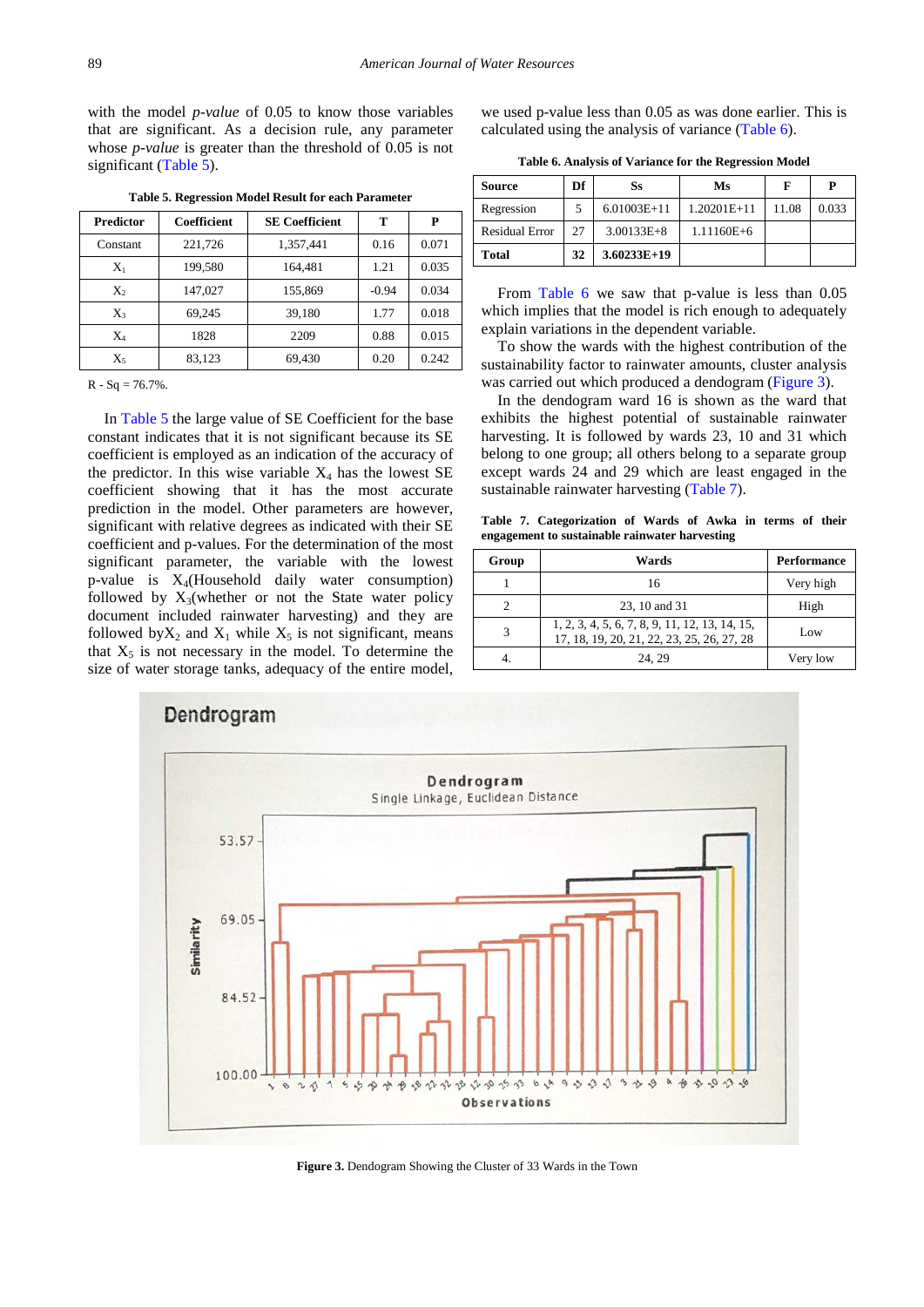#### **3.2. Discussion**

It could be seen that the total rainwater supply in the town for 2014 was calculated to be 24,658,000 litres per annum while the total household water demand was 13,652,898 litres per annum showing that the water supply from rainfall gives us excess of 30,398 litres after demand has been met. What this means in essence is that this excess was wasted and not only was that the case, the wastage supposedly caused some environmental problems like soil erosion and flooding. It is, therefore, necessary to educate households to increase their rainwater storage capacity and to ensure that they use gutter round the roof to gather all available rain water in the roof. The Ministry of Public Utilities and Water Resources should be able to determine the required storage capacity required for maximum use of rainwater harvesting in each household. As a result of the fact that proper storage capacity was not used, the model output show that the variable was not significant  $(X_5)$  The installed storage capacity should be examined by each household to ascertain whether in the event of the outpouring of rains the container can contain the entire rain water from the roof top. The relatively small tanks can only accommodate as much as their capacity can allow, while excess rainfall will as a matter of necessity be discarded as flood water. This is exactly the findings of  $[11]$  and  $[6]$  who found that an excess volume of rainwater is wasted when undersized storage capacity tanks are installed in the household.

Furthermore, [\[7\]](#page-6-8) in his study of water storage capacity for single family households in Accra found that the installed capacity does not have a significant linear relationship with the roof area. This is one area where rainwater sustainability could be achieved because by installing large storage, households in the town can rely completely on rainwater throughout the year without supplementing from other sources.

The six variables of rainwater harvesting sustainability reveal that variable  $X_4$  (Household daily consumption of water) is the most important that could achieve rainwater sustainability in Awka town. The importance of this factor cannot be over emphasized since the consumption level of households in the town will to a large extent determine the overall water consumption when they are aggregated and summed. From [Table 5](#page-4-0) it could be seen that with a small coefficient of 1828 and a p-value of 0.015, the variable could even be used to determine other factors in the sustainability of rainwater harvesting in the town. In this wise, the relevant authority needs to commission a more detailed study using this as a baseline. All over the world, levels of domestic water consumption varies with the family size and use pattern. This requires that household roof should be properly designed to meet essential household uses so that excess could not cause any environmental problem.

The next variable in importance as determined by the regression model is  $X_3$  (whether or not the State water policy includes rainwater harvesting). It is indeed very regrettable that this essential water supply sources to the households are not included in the policy document. In another study, [\[12\]](#page-6-9) decried that the Anambra State Water Policy do not contain the sources of water supply that are traditional to the people despite the request for stakeholder during the public hearing before the passage of the policy into law. One of such traditional sources is the rainwater harvesting which is available to consumers every rainy season. Our view is that the relevant water authority in the State should convoke a stakeholders' meeting in which the bulk of participants are expected to come from the households who will be expected to share their experiences and concern. [\[13\]](#page-6-10) noted that the basis of planning of any meaningful water project is the household and regretted the top bottom decision of the policy makers who usually decide and execute water projects without the input of core users. A related view was shared by [\[14\]](#page-6-11) when he noted that any water policy that does not hand over ownership of such project to water uses is bound to be unsustainable. We cannot agree less with these authors, because despite the cries from water users in Anambra State, the policy document has remained outdated and irrelevant to the need of water users. There is now a call for the document to be revised to accommodate these identified critical areas.

Other factors are relatively stable in the model and therefore contribute in varying degrees to the sustainability of rainwater harvesting in the town. Such variables include  $X_1$  (number of houses with zinc roof) (0.35).This is important as not all roof types are good enough to release quality rainwater e.g. asbestos roof which will result in unsustainability. Again we have  $X_2$ (number houses with gutters around the roof and down pipes). This will necessarily ensure that all rainwater that falls on the roof are harvested. Then  $X_5$  (size of water storage tanks in households) is not significant because the installed storage capacity at the household was ignored and some instances completely without regard to the volume of rainwater that will be produced by the roof. This is one area that needs proper education of the households.

Finally we were able to determine the wards with the highest sustainability factors. In this wise, ward 16 which is Umunoke ward ranks the highest. During fieldwork, we found that most roofs in the ward were mainly white coloured and corrugated iron sheets that were fitted with gutters round the roof and accompanying down pipes that are channeled to the storage tanks. Some of the storage tanks are large underground tanks. The State government can use this ward to demonstrate the proper way to harness rainwater for household water supply.

## **4. Conclusion**

The findings of this paper have highlighted the little knowledge which existed but have been ignored about rainwater harvesting in Awka town. The worry is that the government is yet to pay any attention to this cheap and available source of household water supply and this gives rise to waste and consequent environmental degradation, thereby indicating that it is not presently handled sustainably. The magnitude of the problems suggests a paradigm shift in strategy especially at this time when the State government cannot supply piped water to the people. The starting point in solving the problem is to encourage a partnership between the government and households in the management of rainwater harvesting. The bases of this